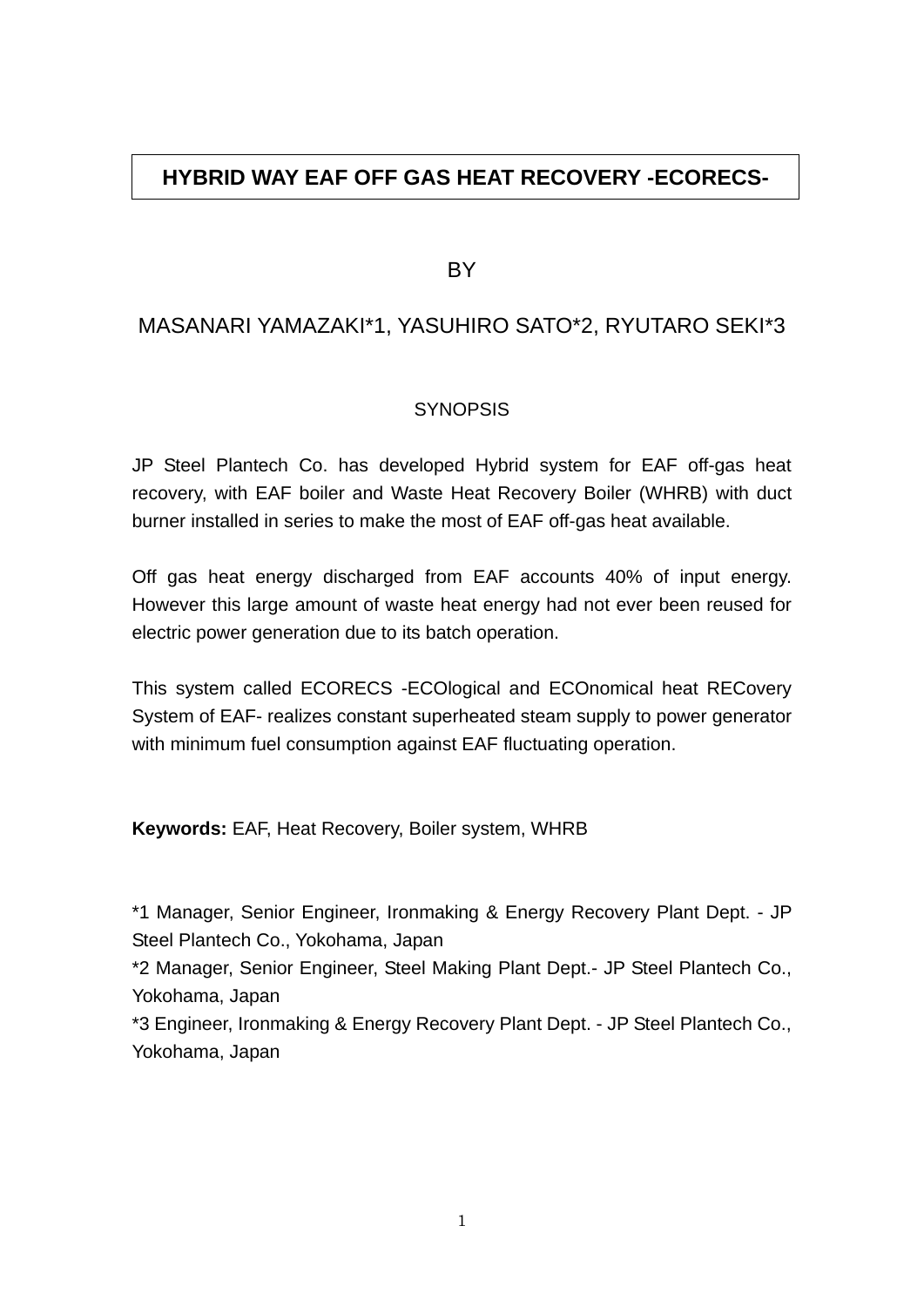### **Introduction**

Regarding off gas heat recovery, there were few examples of applying boiler system to Electric Arc Furnace for steelmaking. However, This technology has gained much attention for reducing greenhouse gas emissions and improving energy consumption.

 We - JP Steel Plantech Co. has conducted feasibility studies about EAF off gas heat recovery from 2006, cooperating with several steelmaking companies. As a consequence of this activity, we found the patterned style of technology may not be adequate to EAF heat recovery, and we should apply the optimum heat recovery method for each EAF, considering the following points (a) to (e); (a) Energy balance of furnace, (b) Heat generation pattern on processing time, (c) Off gas components, (d) How to use recovered energy, (e) Construction time for changing the system. From these aspects, we could generally understand that scrap preheating system is suitable for scrap melting EAF, and heat recovery with boiler system for DRI melting EAF.

In this report, focusing on heat recovery from DRI EAF, We remark why Boiler system is applicable for DRI EAF. Then, we propose EAF boiler system based on OG system –Oxygen converter Gas recovery system- technology developed by us, and finally propose hybrid system with EAF boiler and WHRB that realizes constant superheated steam supply to power generator with minimum fuel consumption against EAF fluctuated operation. We call these systems proposed in this paper ECORECS- ECOlogical and ECOnomical heat RECovery System of EAF-.

### **Energy balance and Heat discharge pattern**

Figure 1 shows typical energy balance for DRI melting EAF on the condition that the raw material is only DRI and charged into furnace at normal temperature. In this figure, Steelmaking energy of 470 kWh/ton (Steel 370 + Reduction 100) accounts only 45% of total input energy of 1050kWh/ton. And second after, off gas energy 430kWh/ton accounts 40% of input energy. Thus, we can understand the key point of energy recovery from EAF is to recover off gas energy as effectively as possible.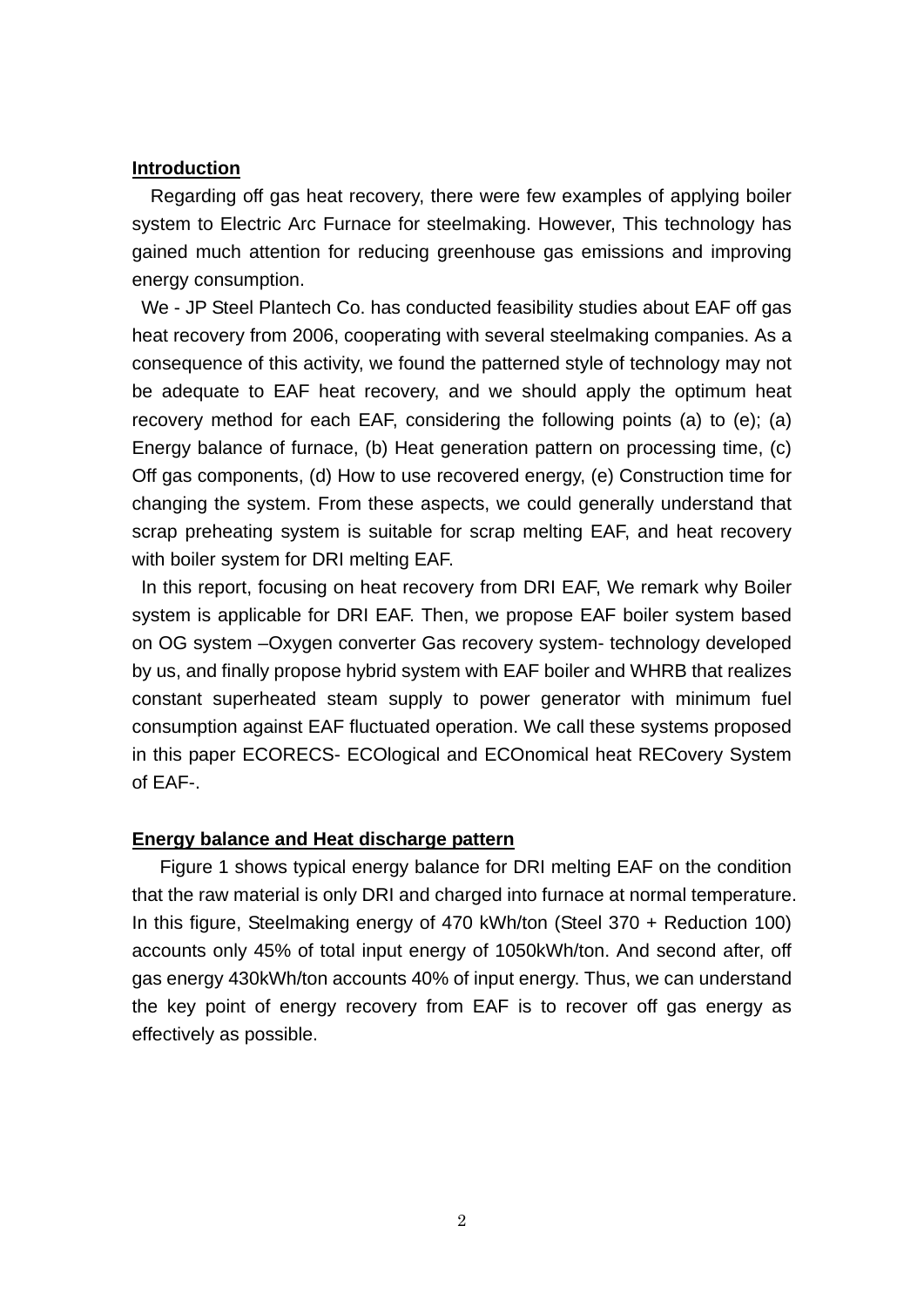

Figure 1. Typical energy balance of DRI melting EAF

Graph 1 shows gas temperature and heat quantity pattern at EAF elbow. DRI is fed to furnace continuously. This graph indicates generated heat and gas temperature of EAF operation during Tap to Tap. The heat generation pattern transitions between 45MW to 55MW, and it doesn't fall down lower than these range. The reason why it keeps stable pattern is that the roof isn't opened for material charging, DRI is charged continuously and off gas always passes through the gas duct during the operation, unlike Scrap melting EAF operation.



Graph 1. Gas temperature and heat quantity at elbow of DRI melting EAF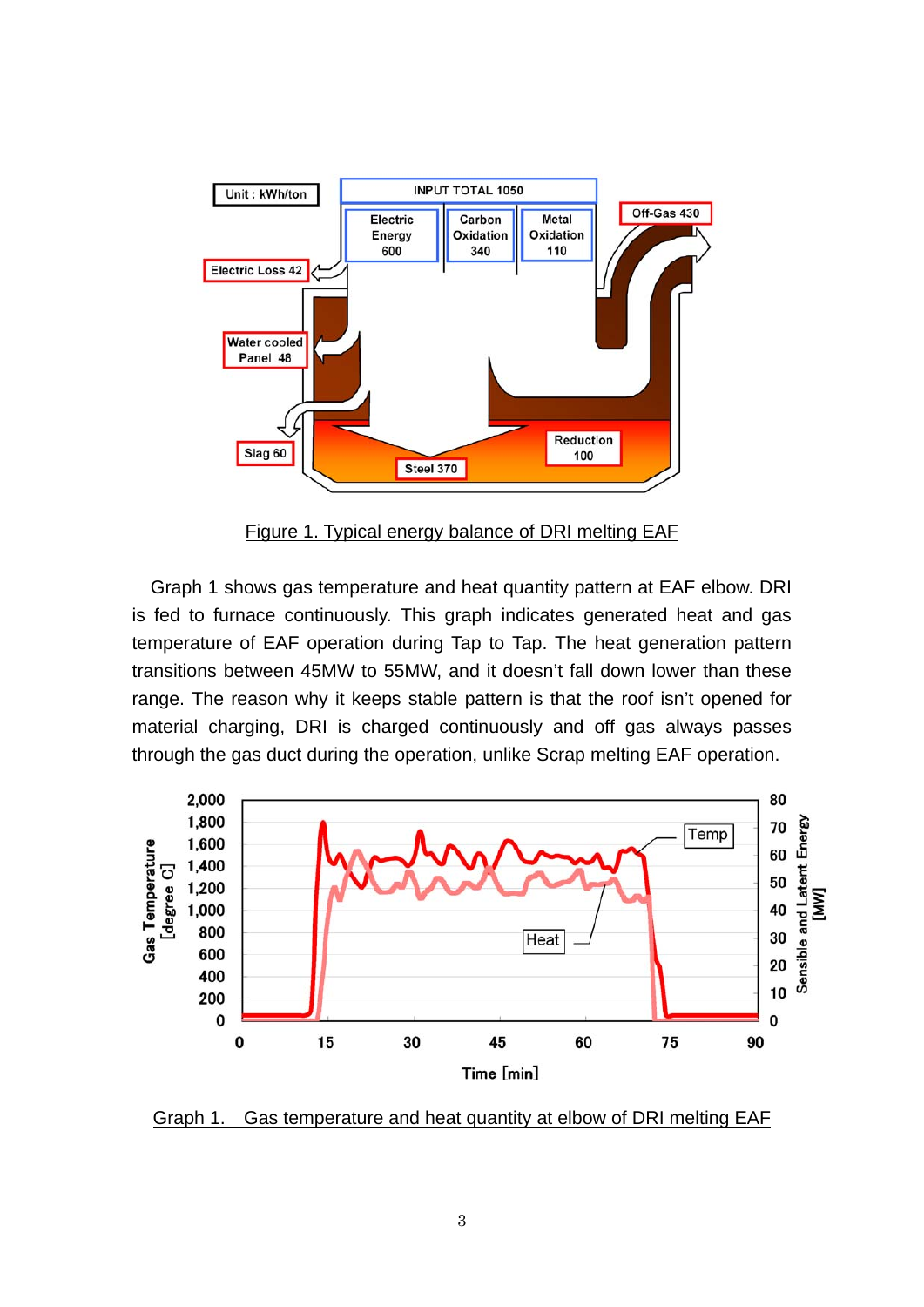From the factor that off gas energy accounts 40% of input energy and the heat pattern is stable during the operation, Boiler system at off gas duct is the best choice for heat recovery. Boiler system is designed at most plausible operating condition. As the heat pattern keeps stable nearly at maximum level, the boiler system functions effectively.

### **To generate saturated steam from Boiler system**

 Figure 2 shows the configuration of boiler system for DRI EAF. Boiler is integrated into main duct fabricated by membrane tubular walls and accumulator equalizes the fluctuation of steam flow supply. This system concept fundamentally follows to OG boiler configuration (OG is the converter gas recovery system of our brand).



Figure 2. Configuration of boiler system for off gas heat recovery

As the gas duct between elbow and combustion chamber is moving part, it is integrated into closed circulation system separately provided from the boiler system. The boiler system is composed of Deaerator, Steam drum, Boiler type gas cooler (combustion chamber and gas cooler), Accumulator, Feed water pump and Boiler circulation pump. Feed water deaerated in Deaerator is pumped up to Steam drum by Feed water pump. The water circulates into Boiler type gas cooler by Boiler circulation pump. Absorbing Off gas heat at inner surface of gas cooler, the water partially changes to saturated steam, and then,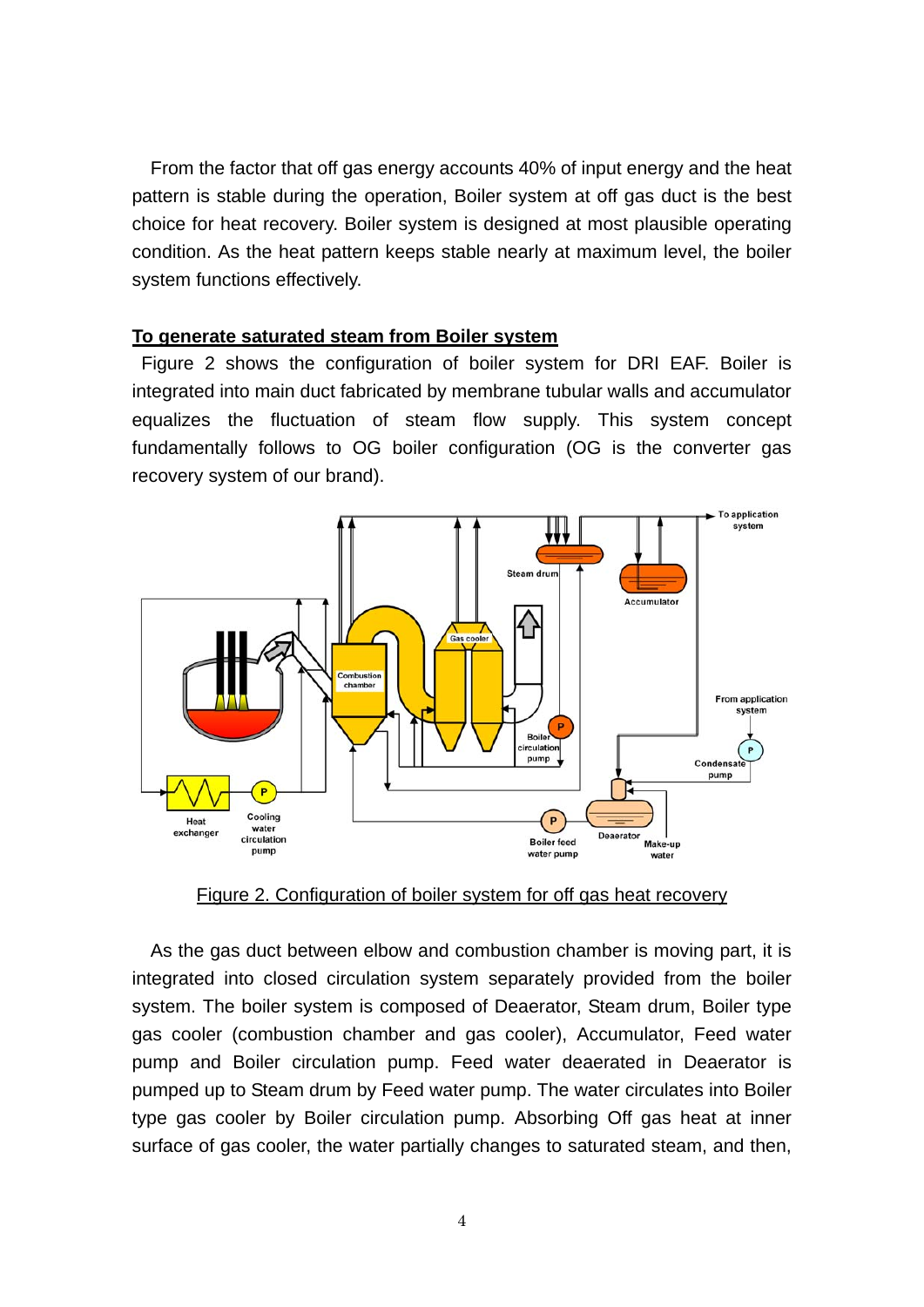the water with steam returns to Steam drum. In Steam drum, saturated steam and saturated water are separated. The water re-circulates between Steam drum and Boiler type gas cooler. The steam goes to steam network for plant facilities use through Accumulator that equalizes the fluctuation of steam flow rate.

This boiler system is designed to run on maximum pressure of 4.1MPa and maximum temperature of 253 degrees C as design standards. This running condition is considered of facilities and cost efficiency.

 Saturated steam of 180kg/(h∙t-steel) can be generated at EAF boiler system in the conditions of Figure 3. Utilizing this steam to power plant, the electricity of 17.5kWh/t-steel is generated at back pressure turbine.



Figure 3. Case study for calculating generated steam

#### **To generate superheated steam from Boiler system**

In this chapter, we propose hybrid system with EAF boiler and WHRB.

In case of EAF boiler system, off gas discharged from furnace is cooled to 600 degrees C at radiation heating surface of gas cooler. Spray tower or air taking port is located in series to gas cooler to cool gas below 600 degrees C. Since absorption of heat by radiation varies directly with fourth power of gas temperature and is not effective on lower temperature condition, it is more effective to apply the spray water or air taking system for cooling gas below 600 degrees C.

But it is wasteful to throw away the gas heat by direct evaporation cooling or mixing with air. For utilizing this surplus heat, Waste Heat Recovery Boiler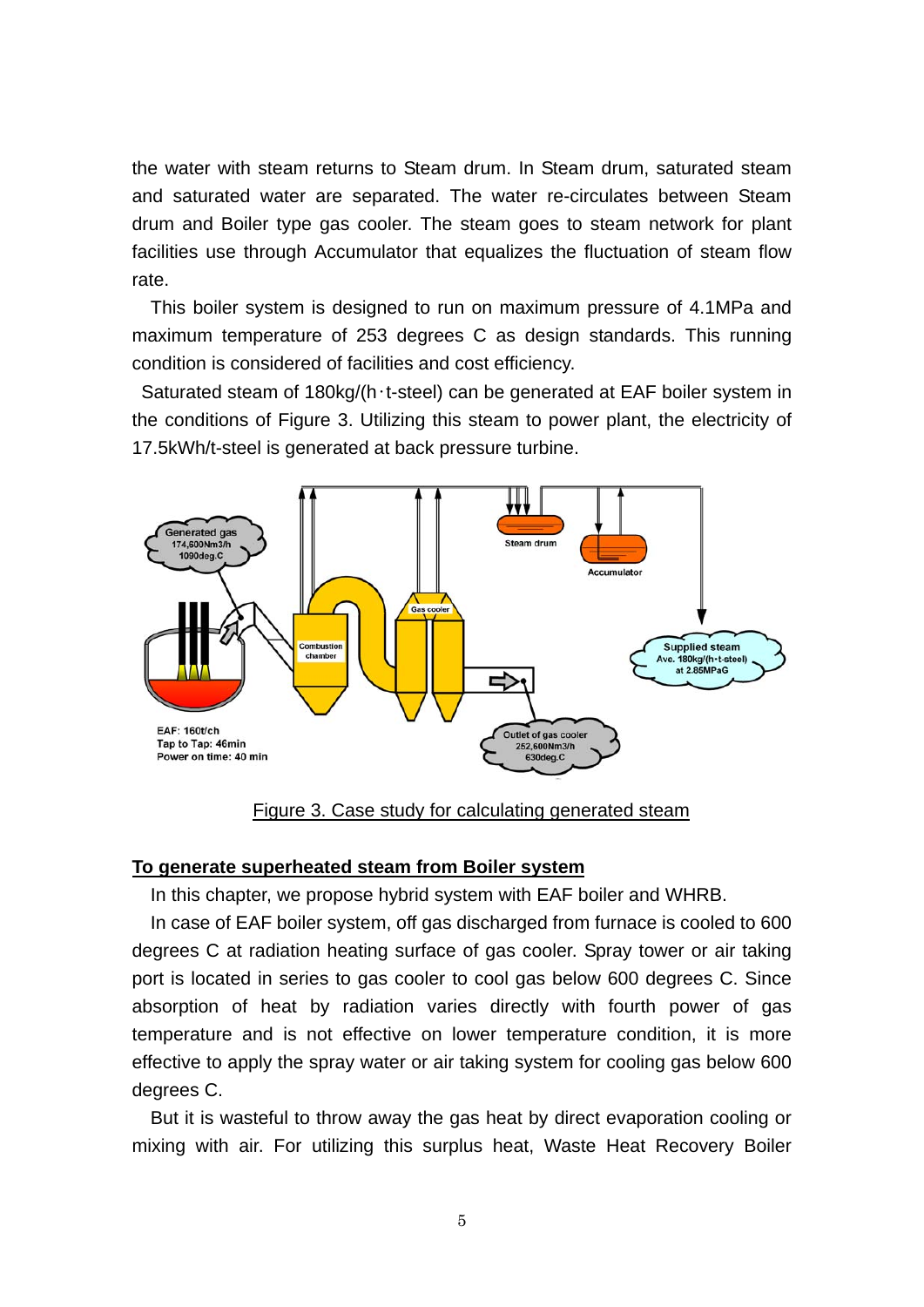(WHRB) is installed after EAF boiler. WHRB is composed of super heater, generator, and economizer which functions as convection heat transfer surface, and it is located as shown in Figure 4.

 The first, super heater is located after gas cooler. Absorbing the surplus heat of off gas from gas cooler, saturated steam that is generated at gas cooler and equalized at ACC changes to super heated steam and it is supplied to power generator. The second, generator of WHRB is located after super heater, and it also generates saturated steam by absorbing the surplus heat after super heater. The amount of super heated steam increases by combining the steam from ACC with the steam generated at WHRB generator. The third, economizer is located after WHRB generator, and the feed water for generator is preheated in it.

Waste heat of off gas can be recovered to the utmost limit for arranging these equipments like described above.



Figure 4. Configuration of WHRB

 The spray tower or air taking port located after gas cooler can be removed by applying WHRB. The outlet temperature of WHRB is estimated at approximately 210 degrees C, combining with the gas from secondary de-dusting system, the gas temperature is equalized from 120 to 130 degrees C. And also, as gas volume is reduced by heat exchange at WHRB, it is possible to downsize the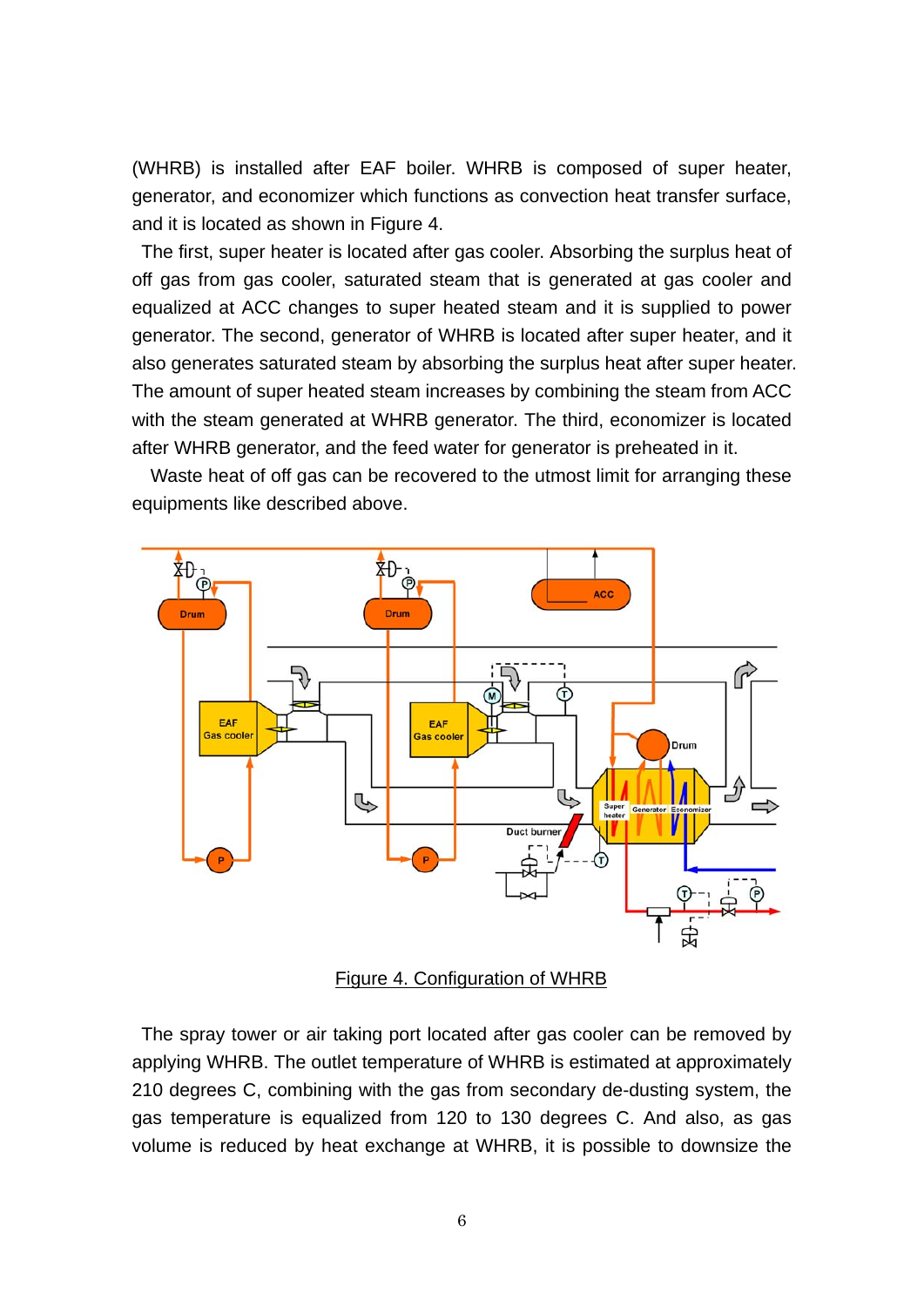bag filter.

### **Provision against EAF intermittent operation**

The biggest problem we concerned about is EAF intermittent operation. In case of applying boiler system that generates saturated steam, equalizing the fluctuation of steam flow at accumulator, continuous steam supply can be realized although EAF has intermittent operation. But, the superheated steam cannot be accumulated even in case of hybrid system with EAF boiler and WHRB. Thus, the countermeasure to realize constant and continuous steam supply must be taken for applying the recovered energy to power plant. We developed 2 ways to resolve this problem.

 The fist way is to apply duct burner before super heater. As shown in Figure 5, when high calorific gas doesn't goes to super heater at power off time such as tapping, the heat to generate super heated steam is supplied from duct burner. If the works have a DRI plant, natural gas (NG) can be used as the fuel for duct burner.



#### Figure 5. Operating method –1 for WHRB

The second way is to provide common WHRB by combining furnace and prevent cool gas from flowing into WHRB. As shown in Figure 6, open-shut dampers are provided at the end of each furnace gas cooler so that hot gas always goes to super heater by opening the damper that is installed in operating furnace and closing the damper that is installed in non-operating furnace. If the operations of each furnace are integrated into a whole operation, the super heated steam can be generated at WHRB.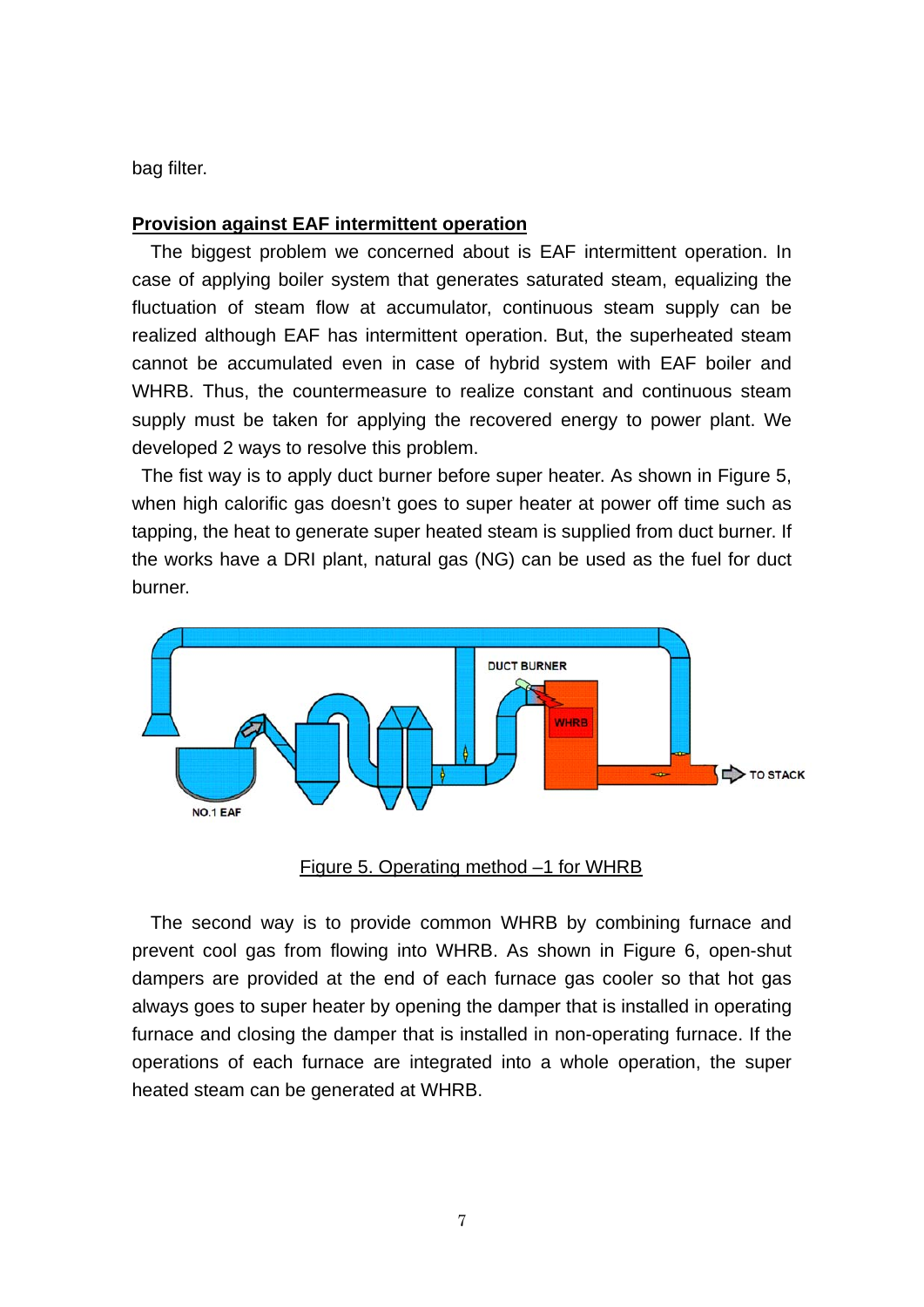



 Super heated steam of 530kg/(h⋅t-steel) can be generated at EAF boiler system in the conditions of Figure 7. Utilizing this steam, steam turbine always generates 95kWh/ t-steel of electricity on the suggested condition.



Figure 7. Case study for calculating generated steam for WHRB

Case study of applying steam to Power generator for each EAF run is finalized into Chart 1. Three cases are described in this chart. As the flow rate of NG consumption is varied according to interval time of EAF operation, the flow rate in this chart should be apprehended for reference.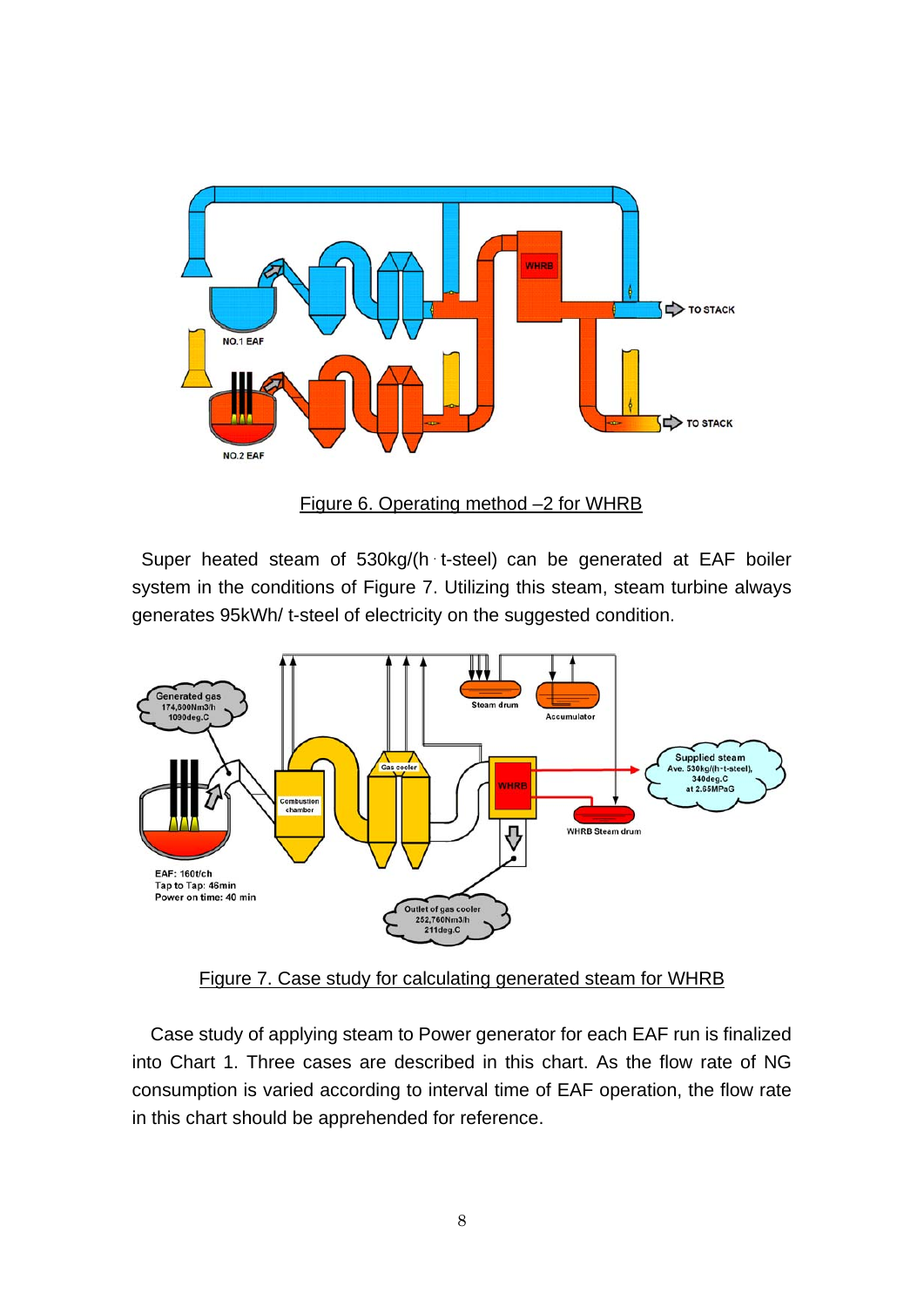#### Chart 1. Case study of applying steam to Power generator

|                                          | 1 EAF run                                                           | 2 EAF run                                                           | 3 EAF run              |
|------------------------------------------|---------------------------------------------------------------------|---------------------------------------------------------------------|------------------------|
| <b>EAF Specification</b>                 |                                                                     |                                                                     |                        |
| Furnace size                             |                                                                     | 160 t/ch                                                            |                        |
| Operating condition                      | Power on                                                            | 1Power on / 1Power off                                              | 2Power on / 1Power off |
| Tap to tap                               | 49 min                                                              |                                                                     |                        |
| Power on time                            | 40 min                                                              |                                                                     |                        |
| Off gas conditon                         |                                                                     |                                                                     |                        |
| Flow rate                                | 252.756 Nm3/h                                                       | 511.210 Nm3/h                                                       | 631,680 Nm3/h          |
| Temperature                              | 634 deg.C                                                           | 621 deg.C                                                           | 519 deg.C              |
| <b>Generated steam at EAF boiler</b>     |                                                                     |                                                                     |                        |
| Flow rate                                | 31.3t/h                                                             | 62.6t/h                                                             | 93.9t/h                |
| Temperature                              | 233 deg.C                                                           | $233$ deg. $C$                                                      | $233$ deg. $C$         |
| Pressure                                 | 2.85MPa                                                             | 2.85MPa                                                             | 2.85MPa                |
| <b>Steam condition at outlet of WHRB</b> |                                                                     |                                                                     |                        |
| Flow rate                                | 84.3t/h                                                             | 158.5t/h                                                            | 168.4t/h               |
| Temperature                              | 340 deg.C                                                           | 340 deg.C                                                           | 340 deg.C              |
| Pressure                                 | 2.75MPa                                                             | 2.75MPa                                                             | 2.75MPa                |
| <b>WHRB specification</b>                |                                                                     |                                                                     |                        |
| Qty.                                     | 1                                                                   | 1                                                                   | 1                      |
| Type                                     | Indipendent type with duct burner                                   |                                                                     |                        |
|                                          | (Consist of Super heater, Forced circuration boiler and Economizer) |                                                                     |                        |
| Dimension                                |                                                                     | 4,700 x 4000 x 21,810 4,600 x 4,000 x 24,470 6,700 x 4,000 x 23,050 |                        |
| <b>NG consumption</b>                    |                                                                     |                                                                     |                        |
| Flow rate                                | Ave. 868 Nm3/h                                                      | Ave. 865 Nm3/h                                                      | Ave. 1555 Nm3/h        |
| Power generator specification            |                                                                     |                                                                     |                        |
| Steam turbine type                       | Condensing extraction turbine                                       |                                                                     |                        |
| Qty.                                     | 1                                                                   | 1                                                                   | 1                      |
| Turbine inlet                            |                                                                     |                                                                     |                        |
| Flow rate                                | 84.3t/h                                                             | 158.5t/h                                                            | 168.4t/h               |
| Pressure                                 | 2.65MPa                                                             | 2.65MPa                                                             | 2.65MPa                |
| Temperature                              | 335 deg.C                                                           | 340 deg.C                                                           | 340 deg.C              |
| Turbine outlet                           |                                                                     |                                                                     |                        |
| Pressure                                 | 11.9kPa                                                             | 11.9kPa                                                             | 11.9kPa                |
| Temperature                              | 50 deg.C                                                            | 50 deg.C                                                            | 50 deg.C               |
| <b>Extraction specification</b>          |                                                                     |                                                                     |                        |
| Flow rate                                | 7.1t/h                                                              | 15.8t/h                                                             | 16.8t/h                |
| Pressure                                 | 0.9MPa                                                              | 0.9MPa                                                              | 0.9MPa                 |
| Output from turbine                      | 15.3MWh at power on                                                 | 33.2MWh at power on                                                 | 42.3MWh at power on    |
|                                          | 14.1MWh at power off                                                | 30.7MWh at power off                                                | 33.3MWh at power off   |
|                                          | Ave. 15.1MWh                                                        | Ave. 32.2MWh                                                        | Ave. 36.9MWh           |

## **Capability of applying boiler system into Scrap EAF**

The boiler system also has possibility of being applied into scrap melting EAF. As was mentioned at beginning, we should also concern about heat pattern and components of off gas when we apply heat recovery system into Scrap melting EAF.

The points to be taken for Scarp melting EAF are heat pattern that is fluctuating during operation, and hydrochloric & sulfuric corrosion. Heat recovery is possible although the efficiency is low due to fluctuation operation. And we can prevent the corrosion by maintaining steel wall at non-corrosion temperature range.